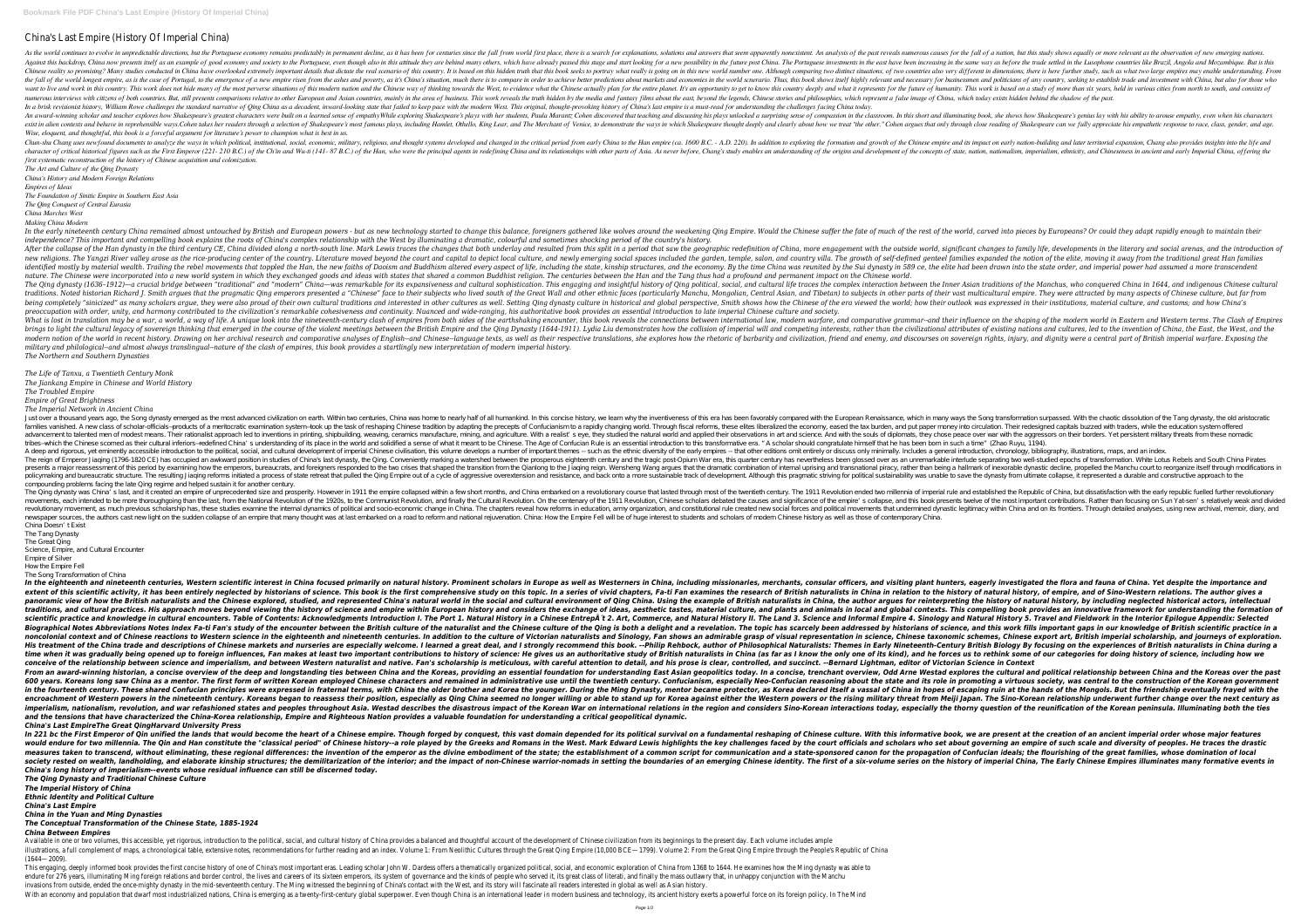of Empire: China's History and Modern Foreign Relations, Christopher A. Ford expertly traces China's self-image and its role in the world order from the age of Confucius to today. Ford argues that despite its exposure to a a hierarchical view of political order and is only comfortable with foreign relationships that reinforce its self-perception of political and moral supremacy. Recounting how this attitude has clashed with the Western notio a warning—about how China's legacy will continue to shape its foreign relations. Ford examines major themes in China's conception of domestic and global political order, sketches key historical precedents, compares Chinese remarkable continuity of China's Sinocentrism. Artfully weaving historical, philosophical, religious, and cultural analysis into a cohesive study of the Chinese worldview and explaining its relevance, Ford offers a unique This work has been selected by scholars as being culturally important and is part of the knowledge base of civilization as we know it. This work is in the public domain in the United States of America, and possibly other n this work, as no entity (individual or corporate) has a copyright on the body of the work. Scholars believe, and we concur, that this work is important enough to be preserved, reproduced, and made generally available to th proofread and republished using a format that seamlessly blends the original graphical elements with text in an easy-to-read typeface. We appreciate your support of the preservation process, and thank you for being an impo Visual and Material Cultures of Ming China, 1368-1644

Empire of Great Brightnessis an innovative and accessible history of a high point in Chinese culture, seen through the riches of its images and objects. Not a simple emperor-by-emperor history, it instead introduces the re of motion and rest; to the position occupied by writing and objects featuring writing; to ideas about pleasure, about violence and about ageing. It challenges notions of Ming China as a culture closed off from the rest of Craig Clunas uses a wide range of pictures and objects from Ming China to illustrate familiar areas such as painting and ceramics (including the blue-and-white porcelain of the period, arguably the world's first global 'br new even to specialists, including weapons, architecture, textiles and items of dress, printed books (from Ming pornography to the world's first illustrated reading book for children). He also examines contemporary sources recent scholarship to illuminate this most diverse period of Chinese art and culture. Empire of Great Brightnessoffers a varied and stimulating resource for all scholars of related aspects of the early modern world, and fo past.

Empire and Righteous Nation

New Qing Imperial History Foreign Devils in the Qing Empire, 1832-1914

Restless Empire

Qin and Han

The Mind of Empire

From 1885–1924, China underwent a period of acute political struggle and cultural change, brought on by a radical change in thought: after over 2,000 years of monarchical rule, the Chinese people stopped believing in the e among competing definitions of modern citizenship and the state. What made it possible to suddenly imagine a world without the emperor? After Empire traces the formation of the state through the radical reform programs of vears of the Republic through the final expulsion of the last emperor of the Oing from the Forbidden City in 1924. It contributes to longstanding debates on modern Chinese nationalism by highlighting the evolving ideas of range of sources to show how "statism" became a hegemonic discourse that continues to shape China today. Essential to this process were the notions of citizenship and sovereignty, which were consciously adopted and modifie Chinese needs and understandings. This text provides fresh interpretations and keen insights into China's pivotal transition from dynasty to republic. Klaus Mühlhahn situates modern China in the nation's long, dynamic tradition of overcoming adversity and weakness through creative adaptation--a legacy of crisis and recovery that is apparent today in China's triumphs but China for a new generation.

Established in 221 BCE, the Chinese empire lasted for 2,132 years before being replaced by the Republic of China in 1912. During its two millennia, the empire endured internal wars, foreign incursions, and devastating rebe empire remained intact. The Everlasting Empire traces the roots of the Chinese empire's exceptional longevity and unparalleled political durability, and shows how lessons from the imperial past are relevant for China today external challenges through a peculiar combination of rigid ideological premises and their flexible implementation. The empire's major political actors and neighbors shared its fundamental ideological principles, such as u the system of imperial rule. Yet details of this rule were constantly negotiated and adjusted. Pines shows how deep tensions between political actors including the emperor, the literati, local elites, and rebellious common adaptable to ever-changing sociopolitical circumstances. As contemporary China moves toward a new period of prosperity and power in the twenty-first century. Pines argues that the legacy of the empire may become an increas China and the World Since 1750

The Mongol takeover in the 1270s changed the course of Chinese history. The Confucian empireÑa millennium and a half in the makingÑwas suddenly thrust under foreign occupation. What China had been before its reunification foreign occupation. The Troubled Empire explores what happened to China between these two dramatic invasions. If anything defined the complex dynamics of this period, it was changes in the thirteenth century, Kublai Khan m values lived on in Ming institutions. A second blast of cold in the 1630s, combined with drought, was more than the dynasty could stand, and the Ming fell to Manchu invaders. Against this backgroundÑthe first coherent ecol into the larger South China Sea economy. These changes not only shaped what China would become but contributed to the formation of the early modern world. From about 1600 to 1800, the Qing empire of China expanded to unprecedented size. Through astute diplomacy, economic investment, and a series of ambitious military campaigns into the heart of Central Eurasia, the Manchu ru product of these vast conquests. Peter C. Perdue chronicles this little-known story of China's expansion into the northwestern frontier. Unlike previous Chinese dynasties, the Qinq achieved lasting domination over the east economic and administrative development of the frontier, promoted trade networks, and adapted ceremonies to the distinct regional cultures. Perdue thus illuminates how its relations with the Islamic world and Mongolia deve empires and discusses the legacy left by China's frontier expansion. The Beijing government today faces unrest on its frontiers from peoples who reject its autocratic rule. At the same time, China Marcha Marches West is a Eurasia.

This work offers a sweeping re-assessment of the Jiankang Empire (3rd-6th centuries CE), known as the Chinese "Southern Dynasties." It shows how, although one of the medieval world's largest empires, Jiankang has been rend articular attention to the problem of ethnic identification, rejecting the idea of "ethnic Chinese," and delineating several other, more useful ethnographic categories, using case studies in agriculture/foodways and vernac addresses the extent of their ethnogenesis in the medieval era. It assesses the political culture of the Jiankang Empire, emphasizing military strategy, institutional cultures, and political economy, showing how it differe political legitimation (vernacular, Sinitic universalist, and Buddhist), arguing that the Sinitic repertoire was largely eclipsed in the sixth century, rendering the research re-orients our understanding of acculturation a transition period, and offers new avenues of comparison with Southeast Asian and medieval European history.

The Buddhist monk Tanxu surmounted extraordinary obstacles--poverty, wars, famine, and foreign occupation--to become one of the most prominent monks in China, founding numerous temples and attracting crowds of students and know one of the most turbulent periods in Chinese history as it moved from empire to republic. James Carter draws on archives and interviews to provide a book that is part travelogue, part history, and part biography. A Captivating Guide to the History of China's Last Empire Called the Great Qing, Including Events Such as the Fall of Beijing, Opium Wars, and Taiping Rebellion A New Monetary History of China

The Board of Rites and the Making of Qing China

The T'ung-Chi Restoration 1862-1874

Land of Strangers

From the Great Qing to XI Jinping

The Making of Inner Asian Empire at Qing Chengde

the invention of China in modern world making

This book examines the emergence of imperial state in East Asia during the period ca. 400 BCE-200 CE as a network-based process, showing how the geography of early interregional contacts south of the Yangzi River informed including transmitted textual records, archaeological evidence, excavated legal manuscripts, and archival documents from Liye, this book demonstrates the breadth of human and material resources available to the empire buil infrastructures, to the relationships that facilitated circulation. This network is shown to have been essential to the consolidation of Sinitic imperial rule in the sub-tropical zone south of the consolidation of Sinitic how the interplay between an imperial network and alternative frameworks of long-distance interaction in ancient East Asia shaped the political-economic trajectory of the Sinitic world and its involvement in Eurasian globa *system models and the comparative study of empires, The Imperial Network in Ancient China will be of significant interest to students and scholars of East Asian studies, archaeology and history.* The Tang dynasty is often called China's "golden age," a period of commercial, religious, and cultural connections from Korea and Japan to the Persian Gulf, and a time of unsurpassed literary creativity. Mark Lewis capture *painting and ceramic arts flourished, women played a major role both as rulers and in the economy, and China produced its finest lyric poets in Wang Wei, Li Bo, and Du Fu.* "This accessible account describes the personal struggles and public drama surrounding one of the major political figures of the early modern age, with special consideration given to the early modern age, with special cons *Tibetans, Turks, and other peoples of his realm." From Amazon.*

New Qing Imperial History uses the Manchu summer capital of Chengde and associated architecture, art and ritual activity as the focus for an exploration of the importance of Imper Asia and Tibet to the Qing was not simply culturally, politically and ideologically. Emphasizing the diverse range of peoples in the Qing empire, this book analyzes the importance to Chinese history of Manchu relations with Tibetan prelates, Mongolian chieftains, of emperorship, especially under Qianlong (r. 1736-1795), and examine the role of ritual in relations with Inner Asia, including the vaunted (but overrated) tribute system. By using a specific artifact or text as a startin **Chengde and its significance to the Qing period as a whole.**

The United States is the global leader in higher education, but this was not always the case and may not remain so. William Kirby examines sources of--and threats to--US higher education supremacy and charts the rise of Ch The Board of Rites and the Making of Qing China presents a major new approach in research on the formation of the Qing empire (1636–1912) in early modern China. Focusing on the symbolic practices that structured domination building, the disciplining of diverse political actors, and the construction of political order through symbolic acts were essential undertakings in the making of the key disciplinary organization, the Board of Rites, and political environment was premised on sets of intertwined relationships constantly performed through acts such as the New Year's Day ceremony, greeting rites, and sumptuary regulations, or what was referred to as li in Chi **made up new ones to reimagine political culture and construct a system of domination that lay the basis for empire.**

Over the past 250 years of momentous change and dramatic upheaval, China has proved itself to be a Restless Empire. Tracing China's course from the eighteenth-century Qing Dynasty to today's People's Republic, Restless Emp influence and presents the preoccupations that have set its foreign-relations agenda. Within two decades China is likely to depose the United States as the world's largest economy. By then the country expects to have eradi especially its neighbours – are afraid that China will strengthen its military might in order to bend others to its will. A new form of Chinese are angry about perceived past injustices and foreign influences. So, will Chi attempt to recreate a Sino-centric international order in Eastern Asia. or pursue a more harmonious diplomatic route? And can it overcome its lack of democracy and transparency, or are these system? Whatever the case, we i **most important state in world affairs today. WINNER OF THE 2013 ASIA SOCIETY BERNARD SCHWARTZ BOOK AWARD The Early Chinese Empires**

The Age of Confucian Rule

China: A History

Being a History of the Empire as Compiled by the Chinese Historians

Comparative Observation of the Reality in Modern China and the Economic, Social and Political Overview in Portugal

The Political Culture of Ancient China and Its Imperial Legacy

*Succeeding the Ming dynasty in 1644, the Qing emperors managed to create one of the largest empires ever to exist in the territories of Asia and the fifth largest empire in the world. China*

*The Last Stand of Chinese Conservatism*

*British Naturalists in Qing China From the Great Qing Empire through The People's Republic of China, (1644 - 2009)*

*A Concise History of a Resilient Empire*

*Son of Heaven, Man of the World*

*China's Cosmopolitan Empire*